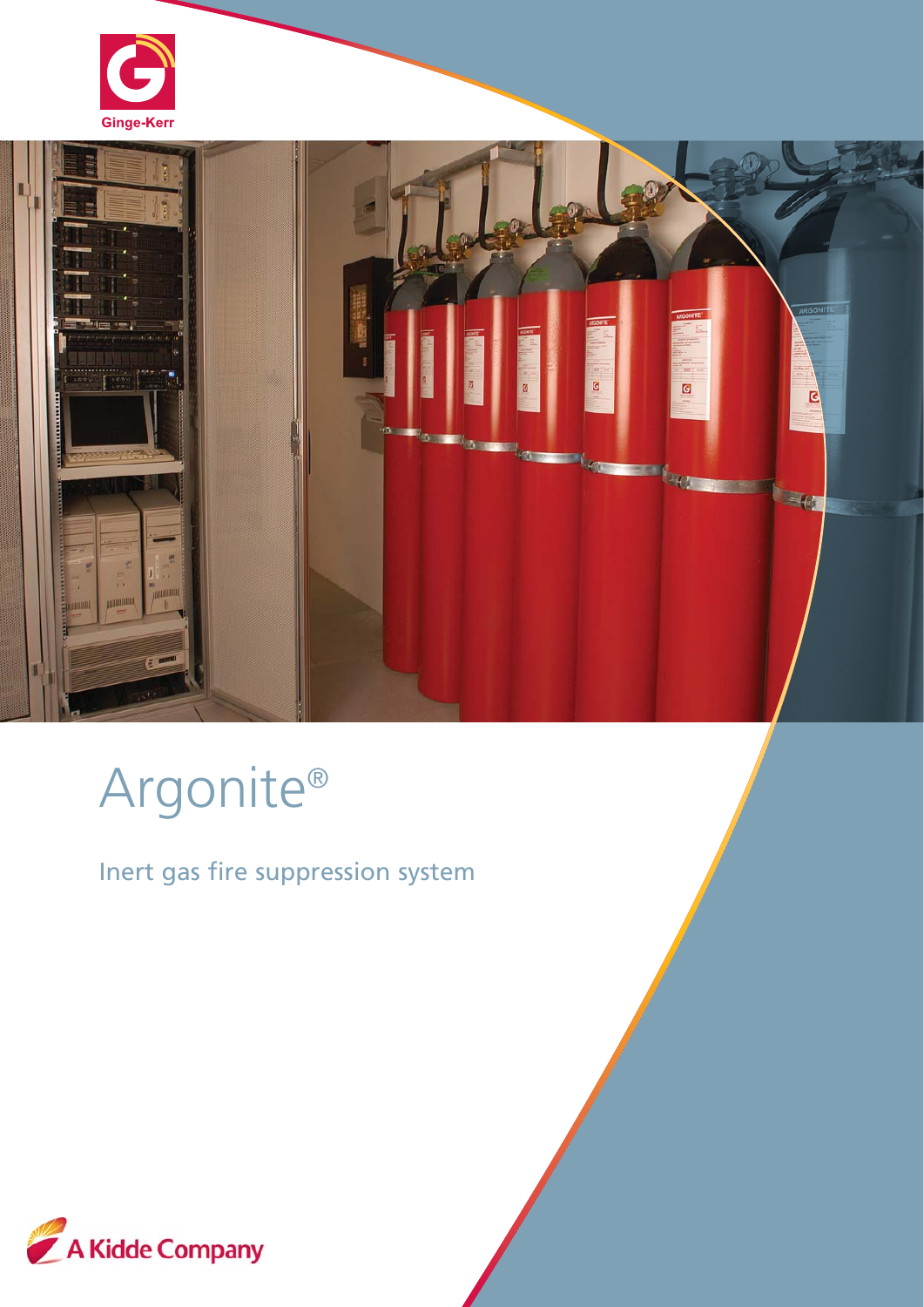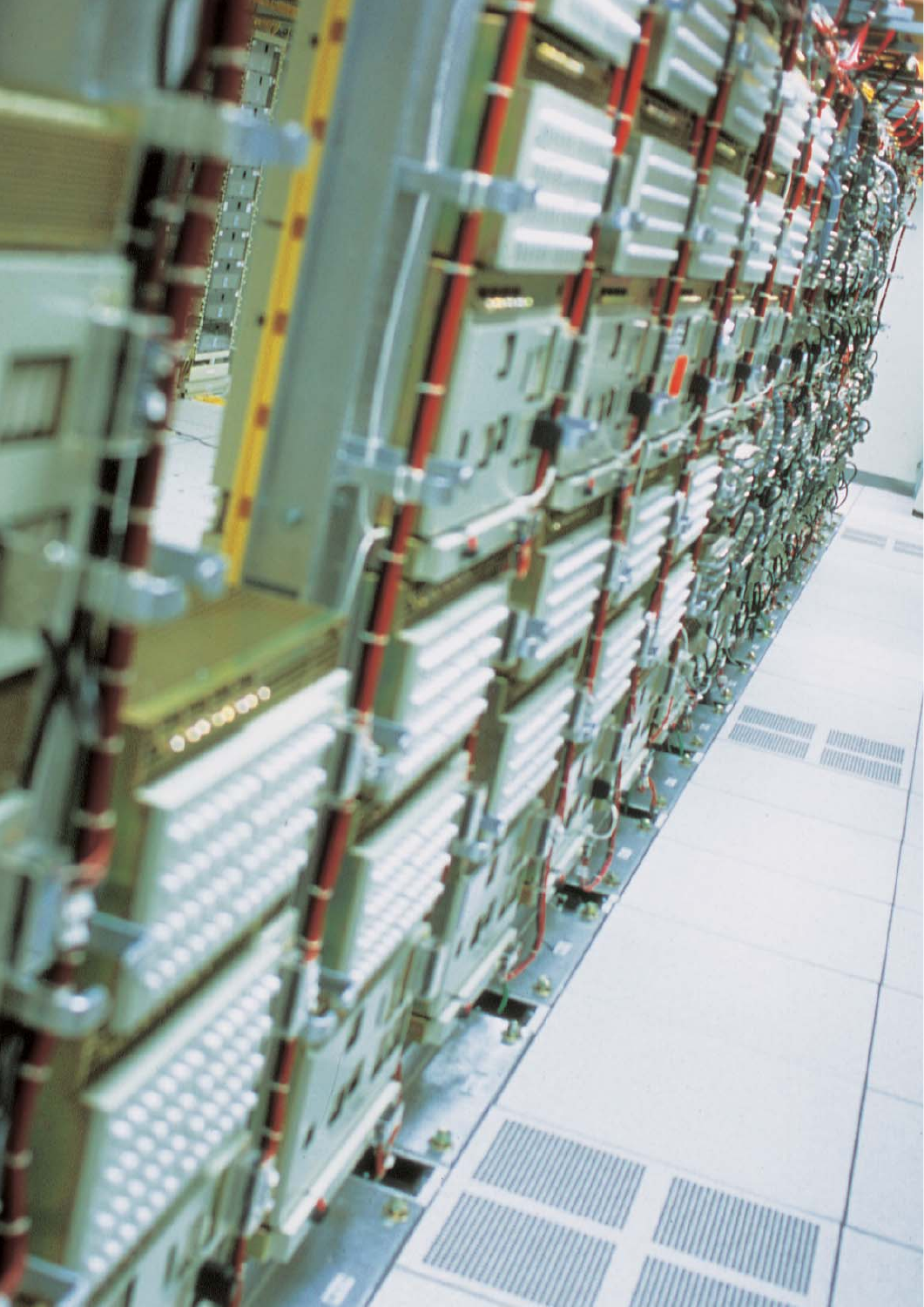The Argonite system was developed by Ginge-Kerr over 10 years ago as a viable, environmentally friendly alternative to Halon. Tested and approved by regulatory bodies throughout the world, Argonite is effective against fires in almost all combustible materials and flammable liquids and is particularly suitable for use in areas where the use of water, foam or powder would be unacceptable.

# The original and trusted solution

Argonite is an inert gas that extinguishes fire based on the principle of oxygen depletion. In an enclosed space almost all fires are extinguished in less than 60 seconds when the oxygen concentration falls below 15%. Argonite reduces the oxygen concentration to approximately 12.5%, an acceptable level for human exposure over short periods.

Argonite is an inert gas blend consisting of a 50:50 mixture of two gases found naturally in the atmosphere: Argon (Ar) and Nitrogen (N<sub>2</sub>). An Argonite discharge results in a gas mixture with a density similar to that of air. Therefore:

- Extinguishant hold times are greatly increased.
- The need for room sealing is reduced.

Argonite extinguishes fire by physically removing oxygen from the atmosphere. In occupied areas, people can breathe safely for short periods of time at design concentrations. There are no toxicological factors associated with the use of Argonite and it will not decompose or produce any byproducts when exposed to a flame.

An Argonite discharge will not create a fogging effect and so there is no effect on visibility. Most Argonite systems are designed to extinguish fires with a concentration of approximately 40% and extinguishment is achieved within 1 minute. When Argonite is released into an enclosed space, an inactive atmosphere is established in which the oxygen concentration is decreased from a normal 21% to 12-13% by volume. At this concentration, fires will be effectively extinguished.

Argonite is a colourless, odourless gas. It is environmentally neutral, having zero ozone depletion potential (ODP) and zero global warming potential (GWP).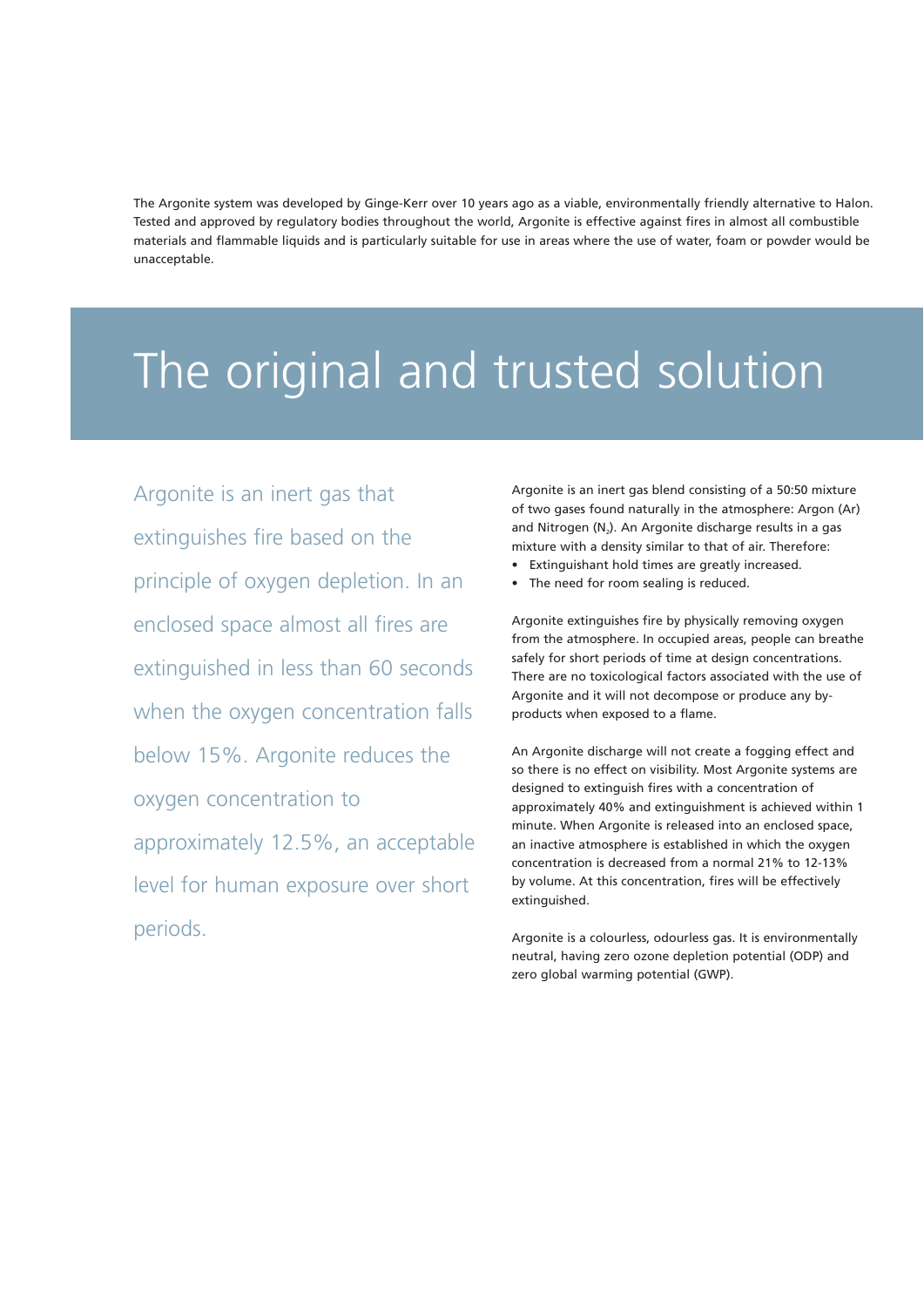

#### Low Space Requirement

A range of cylinders is available offering a choice of fills and pressures. The latest LPCB approved 300 Bar system offers significant space saving over an equivalent 200 Bar system. Each cylinder is manufactured from high strength alloy steel and is supplied in accordance with the requirements of the various national authorities – inclusive of stamping and certification. The cylinders are mounted in rows and may be installed in any suitable location, even in excess of 100 metres away from the protected areas.

#### Cylinder Valves

Manufactured from corrosionresistant brass, Argonite discharge valves are designed to ensure optimum system performance, reduced pipe sizes and low installation costs. They can be actuated either electrically, pnuematically or manually. The valve design allows a worldwide network of distributors to recharge the cylinders easily without the need for replacement parts. An easy-to-read gauge enables convenient inspection of the agent pressure and a pressure switch is fitted as standard to allow remote monitoring of the system's integrity.

#### Multi-area Protection

Argonite systems consist of one or more cylinders, usually at 300 Bar pressure, connected via a common manifold. System actuation can be manual or automatic and the gas is discharged through a pipe network and enters the protected area via nozzles. System design, the quantity of gas used, together with computer calculated pipe and nozzle dimensions ensure that the correct amount of Argonite is released effectively.

Argonite's inerting and extinguishing properties act quickly to extinguish the fire. If more than one area within a building needs to be protected, a single Argonite system, designed to extinguish a fire in the largest room, can be used, with automatic valves directing the Argonite into the required protected space. Provided that there is low risk of more than one fire within the facility at any one time, this can provide significant cost and space savings.



Typical Argonite system protecting separate spaces from the same cylinder bank.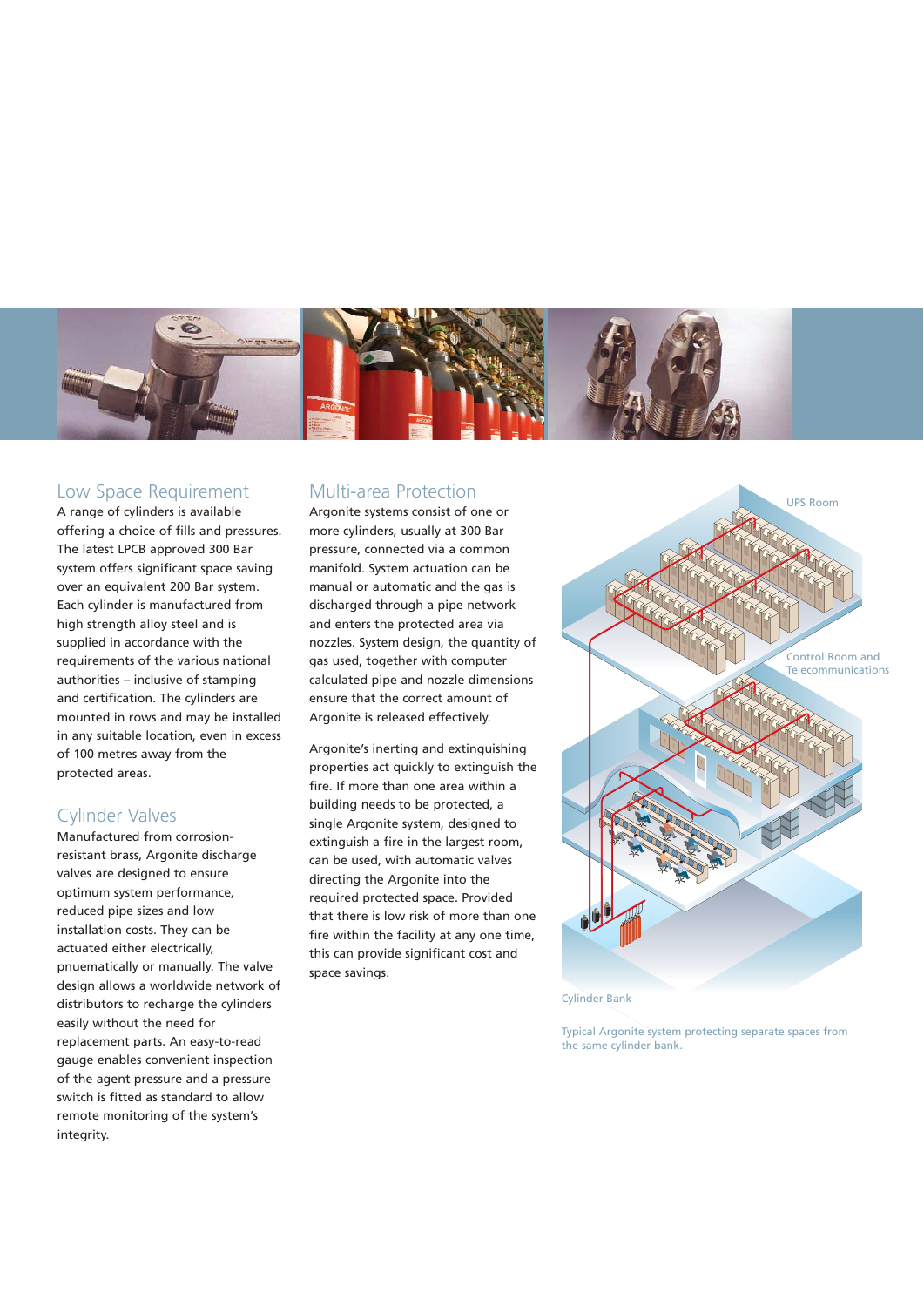

#### Applications

Argonite systems are ideally suited to the protection of fixed equipment and plant. They are particularly applicable for high value risks where fires can have devastating consequences far beyond the cost of damage and lost production.

#### Applications include:

- Computer suites
- Telecommunications facilities
- Archive stores
- Petrochemical plants
- Offshore oil and gas installations
- Gas turbines
- Control centres
- Switchgear rooms
- Laboratories
- Art galleries

### Benefits of the Argonite System

- More than 10 years design and installation experience
- Wide customer base
- LPCB approval for 300 Bar system 30% space saving over previous 200 Bar systems
- Flexible design package for most cost-effective solution
- Low installation, recharge and maintenance costs
- Can be integrated with existing detection and alarm systems
- Minimum downtime after a fire
- No post fire residues to clean up
- Safe to use where people are
- present
- Available worldwide
- Discharge testing available for client confidence

#### Approvals

Argonite has been approved and/or complies with major international authorities and classification bodies.

- LPCB UK
- FM Global USA
- NFPA USA
- DNV Denmark
- VdS Germany
- C.N.P.P. France
- Bureau Veritas
- Danish Maritime Authority
- Environmental Protection Agency (EPA) - USA
- German Hygiene Institute
- TDO Voding Netherlands